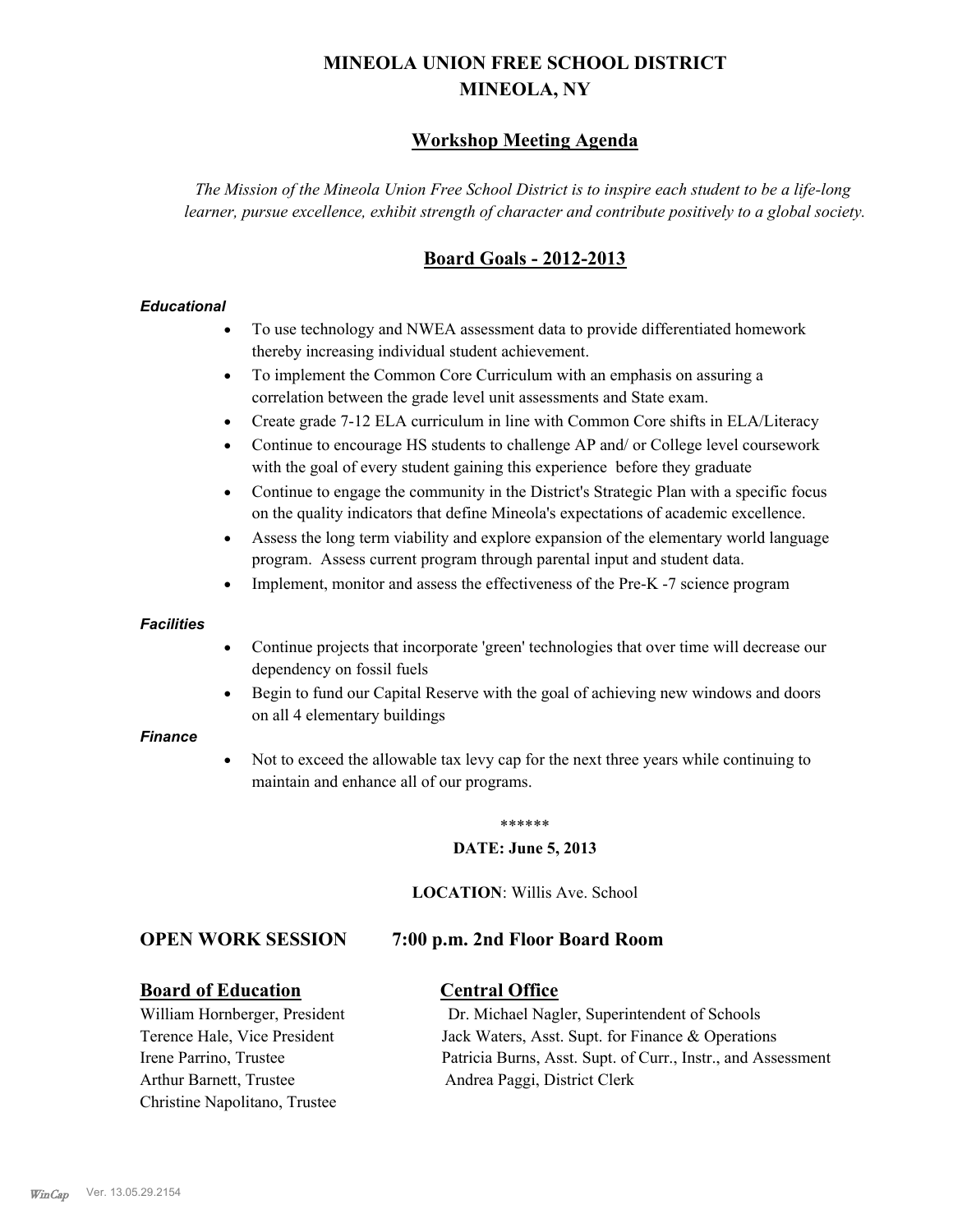**A. Call to Order B. Pledge of Allegiance C. Reading of Mission**

- **D. Moment of Silent Meditation**
- **E. Dais & Visitor Introductions**
- **F. High School Student Organization Report**

# **G. BOE Reports**

- **a. Comments from Board Trustees**
- **b. Comments from Board President**
- **c. Comments from Superintendent**

**H. Old Business**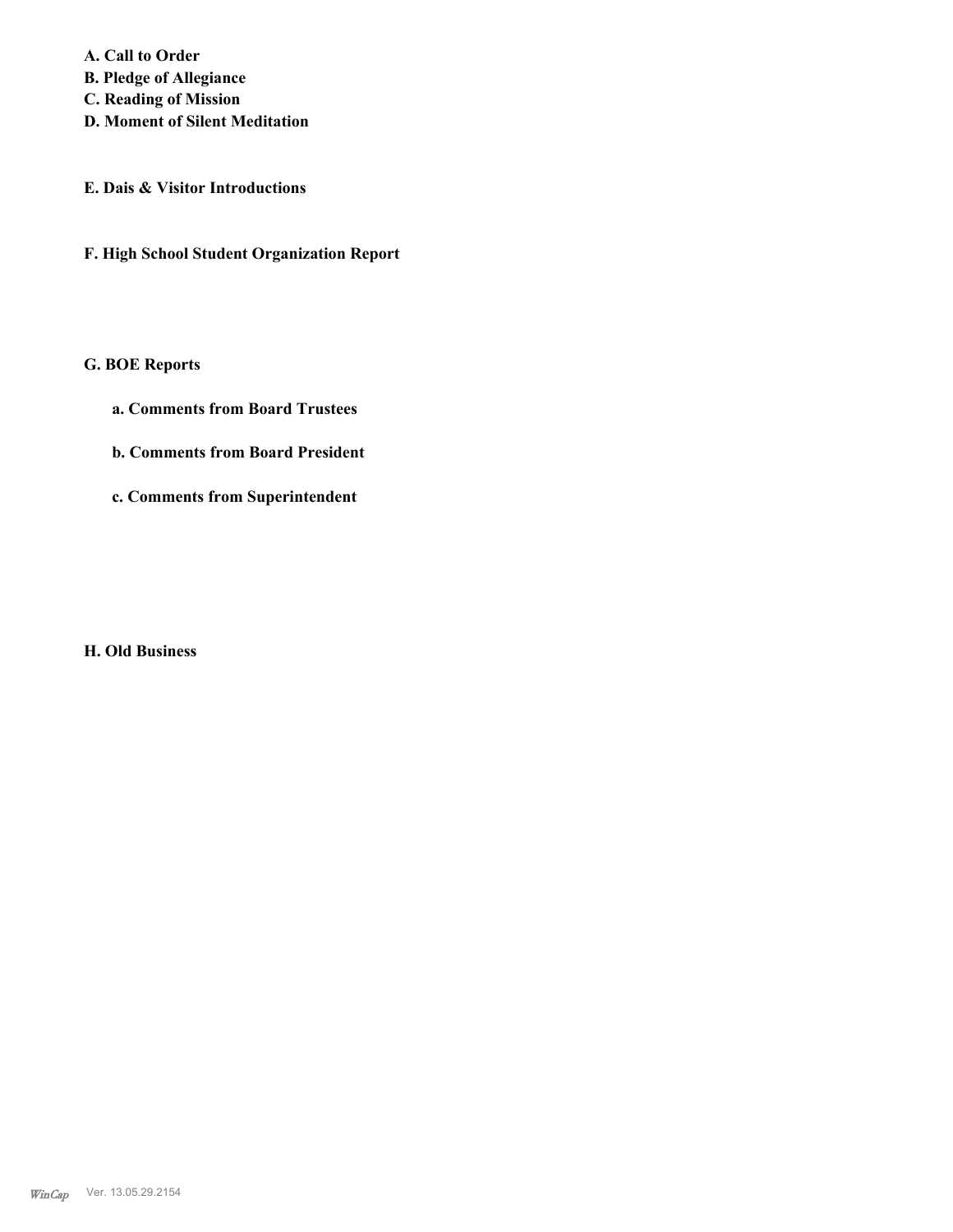#### **I. New Business**

**RESOLUTION# 63 -** WHEREAS, the Board of Education of the Mineola Union Free School District desires to enter into a lease-purchase agreement for instructional equipment with Apple Inc. for the acquisition of some 600 iPads, in accordance with section 1725-a of the Education Law; THEREFORE, BE IT RESOLVED THAT the Board of Education of the Mineola Union Free School District hereby authorizes and approves the Master Lease Purchase Agreement with Apple Inc. and all Exhibits, Schedules and Addenda thereto ("Agreement"), pursuant to section 1725-a of the Education Law; and BE IT FURTHER RESOLVED THAT, upon receipt of the Commissioner of Education's written approval of the said lease-purchase agreement, the Board of Education authorizes the Superintendent of Schools to execute the Agreement on behalf of the Board and to execute such additional documents required to be delivered in connection with said Agreement.

| <b>Motion:</b><br>Second: |     |
|---------------------------|-----|
| Yes:                      | No: |
|                           |     |
|                           |     |
|                           |     |
|                           |     |
|                           |     |
| Passed:                   |     |

#### **J. Consensus Agenda**

**RESOLUTION #64 -BE IT RESOLVED** that the Board of Education approves the consensus agenda items J.1.a. through J 5.a., as presented.

| <b>Motion:</b><br>Second: |     |
|---------------------------|-----|
| Yes:                      | No: |
|                           |     |
|                           |     |
|                           |     |
|                           |     |
|                           |     |
| Passed:                   |     |

### 1. **Instruction**

- a. Resignation(s)
- That the Board of Education accepts the resignation of Stacey Biondi-Andrzejewski, Reading Teacher, effective June 30, 2013. 1.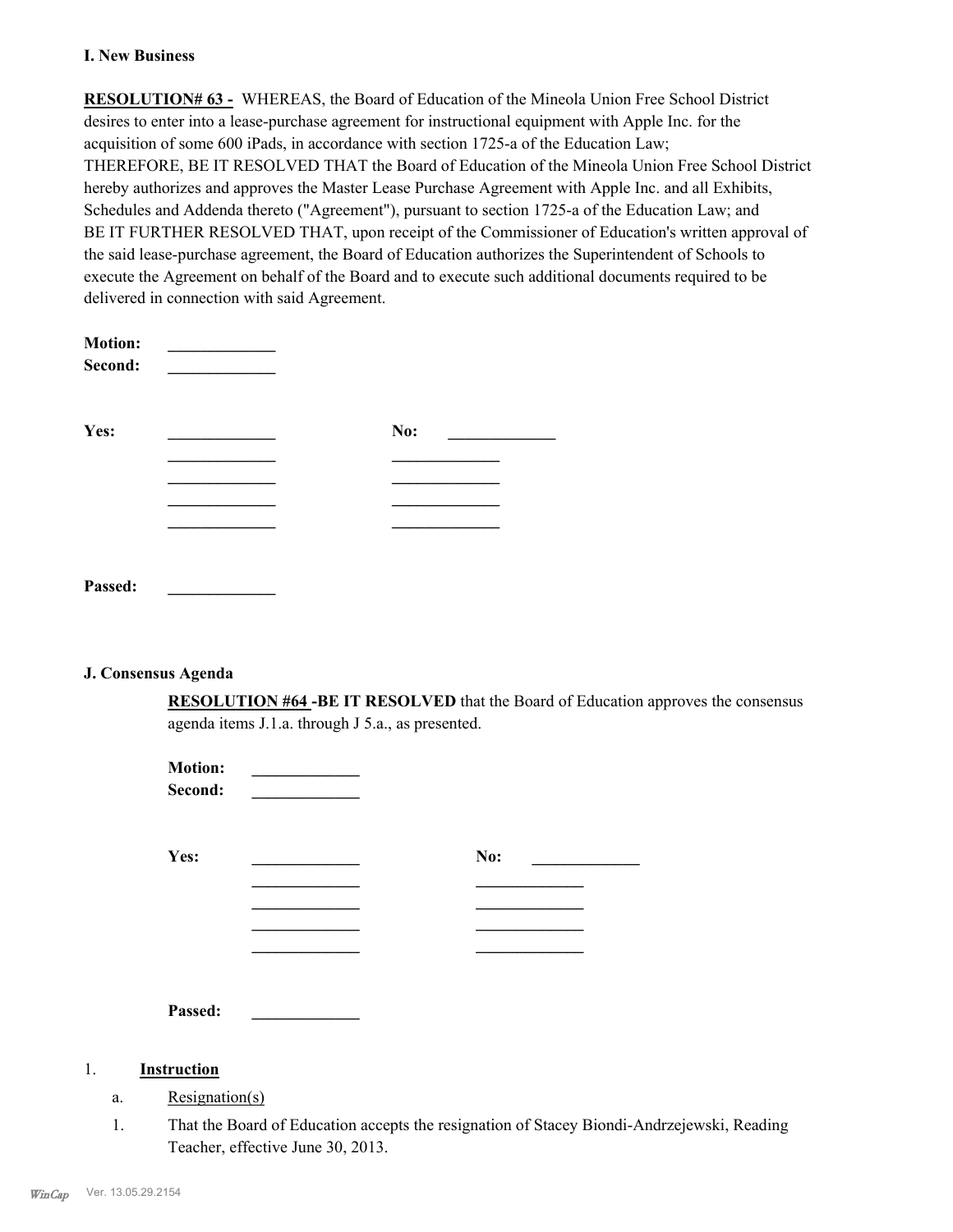- That the Board of Education accepts the resignation of Courtney E. Zaleski, 7th Grade Generalist Teacher, at Mineola Middle School, effective June 30, 2013. 2.
- b. Leave(s) of Absence/Child Rearing
- That the Board of Education grants a request to Kim Morrissey, for an unpaid Leave of Absence, for child-rearing purposes, effective September 1, 2013 to June 30, 2014. 1.

## c. Appointments Instruction

- The Board of Education approves the appointment of Cheryl Lippert, to the position of Leave Replacement Teacher for Jessica Hirsh, effective September 1, 2013 to June 30 2014. Salary: MA, Step 8, \$89,072. 1.
- The Board of Education approves the recommendation of the Superintendent to appointment Stacey Biondi-Andrzejewski, to the position of Probationary English Teacher, at Mineola High School, effective September 1, 2013. Probationary Period: September 1, 2013 to August 31, 2015. Salary: MA, Step 7, \$85,523. 2.
- The Board of Education approves the recommendation of the Superintendent to appointment Courtney Zaleski Serio, to the position of Probationary Reading Teacher, at Mineola Middle School, effective September 1, 2013. Probationary Period: September 1, 2013 to August 31, 2015. Salary: MA+20, Step 5, \$82,551. 3.

#### Appointment(S) Sub Teacher per diem d.

The Board of Education accepts the following individual(s) as Per Diem Substitute Teacher(s) for the current school year, at a daily rate of \$100.00 per day; and retirees at a daily rate of \$125.00 per day.:

### EMPLOYEE NAME EMPLOYEE CERTIFICATION

- 1. Adrienne Koslow Childhood Ed(1-6), SWD(1-6)
- 2. Frank Thomas Physical Education
- 
- 4. Kurt Hetzer Childhood Education (Grades 1-6)

3. Robert Mendes SWD 7-12 Generalist, SWD 5-9 Generalist

Appointment(S) Tenure e.

> That the Board of Education approve the recommendation of the Superintendent of Schools to appoint the following Teachers and/ or Administrators to tenure:

|    | <b>EMPLOYEE</b><br><b>NAME</b> | <b>TENURE AREA</b> | <b>EFFECTIVE</b><br><b>DATE</b> | <b>SCHOOL</b>  |
|----|--------------------------------|--------------------|---------------------------------|----------------|
| 1. | Gina Amzler                    | Special Education  | Sept. 1, 2013                   | Middle School  |
| 2. | Lisa Marino                    | Mathematics        | Sept. 1, 2013                   | High School    |
| 3. | Lindsay Spanhake               | Mathematics        | Sept. 1, 2013                   | Middle School  |
| 4. | Bridget McCormick              | Psychologist       | Sept. 1, 2013                   | Central Office |
| 5. | Patricia Burns                 | Asst. Sup't of     | July 1, 2013                    | Central Office |
|    |                                | Curriculum         |                                 |                |

# f. **Juul Agreement**

BE IT RESOLVED THAT upon the recommendation of the Superintendent of Schools and upon the request of John Gollisz, the Board of Education of the Mineola Union Free School District hereby appoints John Gollisz to a one year probationary term from August 24, 2013 to August 23, 2014, unless discontinued earlier by action of the Board of Education.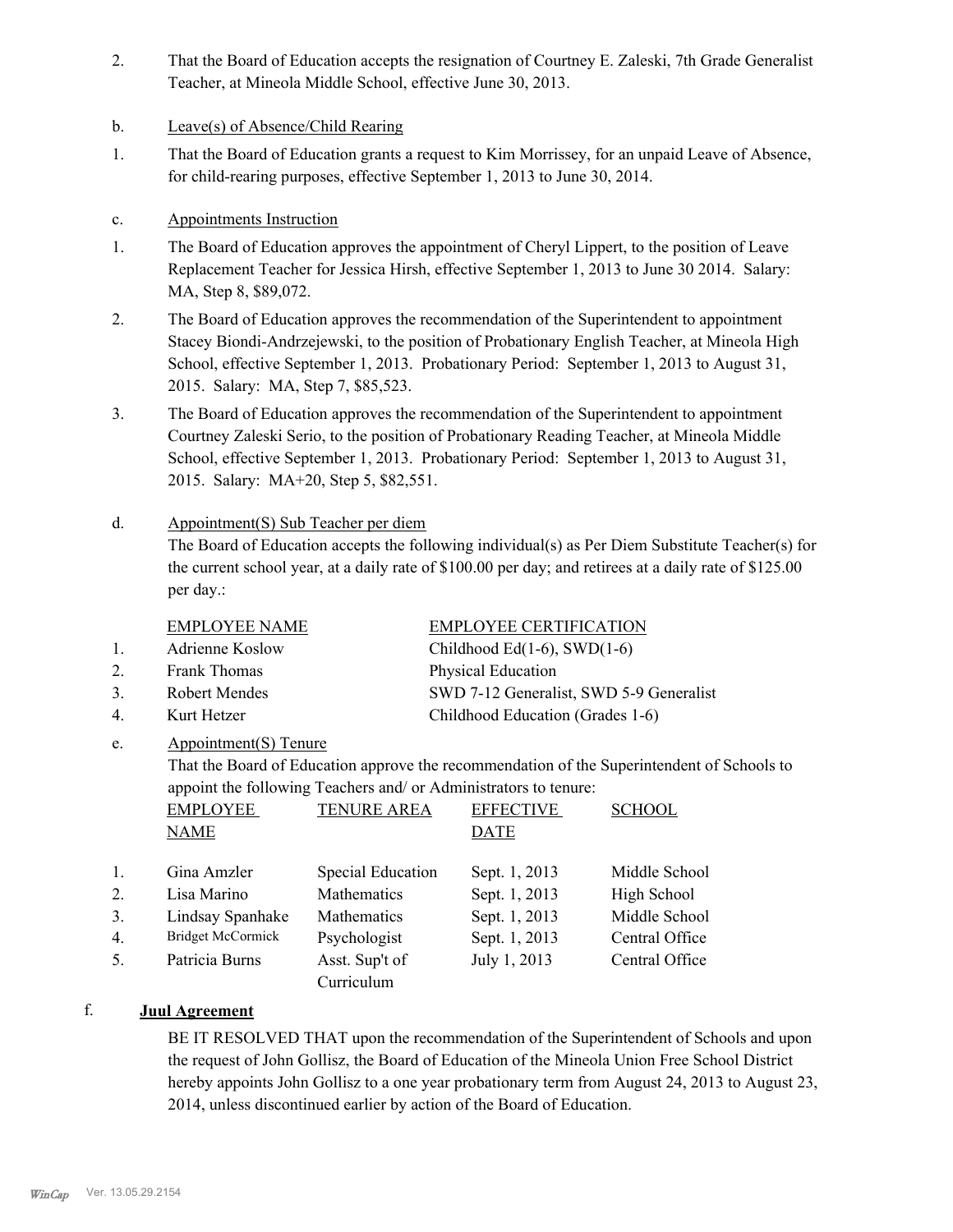# 2. **Instruction: Committee on Special Education**

a. That the Board of Education approves the CSE/CPSE/SCSE recommendations for programs and services for students with IEPs for the time period from 3/1/13- 3/31/13. Please be advised that all of the parents have received the student's IEP and a copy of their DUE process rights.

## 3. **Instruction: Contracted**

a. That the Board of Education approves the Educational Agreement (AGP) between Long Island University and the Mineola UFSD for the 2013- 2014 school year.

b. That the Board of Education approves the license agreement between the Mineola UFSD and the SCOPE Education Services for the After School Child Care Program Services for the 2013- 2014 school year.

c. That the Board of Education approves the Consultant Services Contract/Rider between South Oaks Hospital and the Mineola UFSD for the 2013- 2014 school year.

# 4. **Civil Service**

- a. Appointments
- That the Board of Education approve the appointment of Azad Zulfekar, to the position of Custodial Sub effective June 10, 2013. Salary will be \$12.25 per hour. 1.
- That the Board of Education approve the appointment of Eric McGovern, to the position of Custodial Sub, effective June 10, 2013. Salary will be \$12.25 per hour. 2.
- That the Board of Education approve the appointment of Shahed Hawkins to the position of Custodial Sub effective June 10, 2013. Salary will be \$12.25 per hour. 3.
- That the Board of Education approves the following positions for the Summer Special Education Program effective July 1, 2013 through August 9, 2013. 4.
	- 1 Clerical (Part Time- 15 hours)
	- 1.8 Occupational Therapist
	- 11 Teachers-in-Training
	- 18 Teacher Aides
- That the Board of Education approves 23 Summer Cleaner, from July 8, 2013 through August 16, 2013, at \$8.00 per hour, 7 hours per day, Monday through Friday. 5.
- That the Board of Education approves 4 Summer Cleaners, from June 6, 2013 through August 16, 2013, at \$8.00 per hour, 7 hours per day, Monday through Friday. They are: James Cashin III, Sean Gonzales, Quinn Paggi, and Robert Ryan. 6.
- b. Resignation(s)
- That the Board of Education accept, with regret, the resignation of Daniel Makarick, Bus Driver, for the purpose of retirement, effective June 24, 2013. 1.
- That the Board of Education accept, with regret, the resignation of Rose Penny, part time Teacher Aide at Jackson Avenue School, for the purpose of retirement, effective June 28, 2013. 2.
- c. Leave(s) of Absence
	- That the Board of Education grants a request to Niloofar Lahijani, part time Teacher Aide at the Middle School, an Unpaid Medical Leave of Absence, effective May 30, 2013, through June 30, 2013, due to emergency surgery. 1.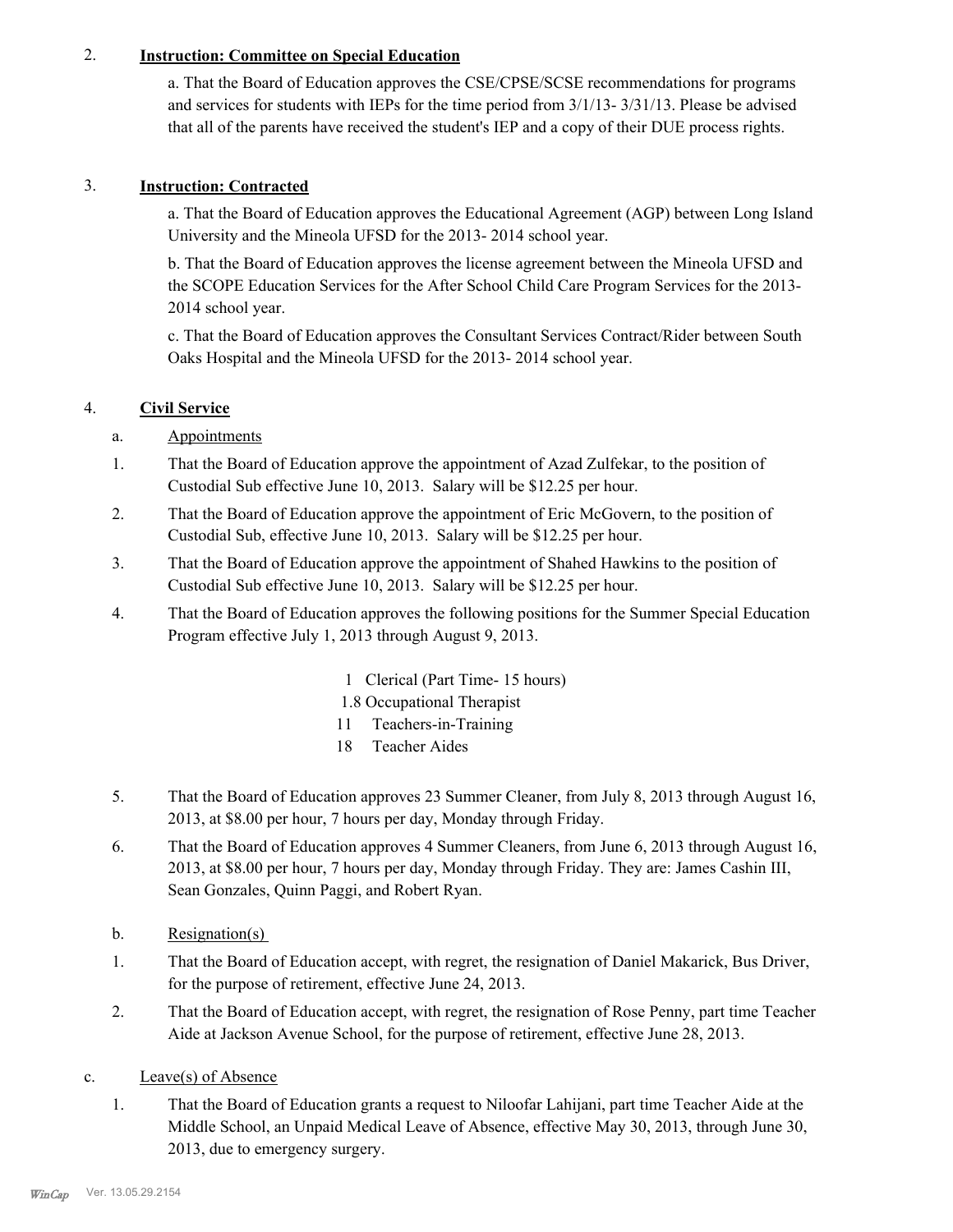### 5. **Business/Finance: Contract Approvals**

a. That the Board of Education approves Health Contracts between Mineola UFSD and the following districts, whereby Mineola UFSD provides health and welfare services for the 2012- 2013 school year:

Balwin UFSD, Bellmore-Merrick UFSD, Bethpage UFSD, Carle Place UFSD, Cold Spring Harbor Central School District, Commack UFSD, Connetquot Central School District, East Meadow UFSD, East Williston UFSD, East Rockaway UFSD, Elmont UFSD, Floral Park-Bellrose UFSD, Franklin Square UFSD, Garden City UFSD, Glen Cove City School District, Great Neck UFSD, Half Hallow UFSD, Hauppauge UFSD, Herricks UFSD, Hewlett-Woodmere UFSD, Hicksville UFSD, Huntington UFSD, Jericho UFSD, Lawrence UFSD, Levittown UFSD, Locust Valley Central School District, Long Beach City School District, Longwood Central School District, Manhasset UFSD, Massapequa UFSD, Merrick UFSD, New Hyde Park-Garden City Park UFSD, New York City Board of Education, North Shore UFSD, Northport-E. Northport UFSD, Oceanside UFSD, Plainview-Old Bethpage UFSD, Port Washington UFSD, Rockville Centre UFSD, Roslyn UFSD, Sewanhaka Central High School District, Smithtown Central School District, South Huntington UFSD, Syosset Central School District, Valley Stream Central High School District, Valley Stream UFSD, Wantagh UFSD, Westbury UFSD.

### **K. Superintendent's Report**

Superintendent of Schools' Reports for 6/5/13 Presentations:

1. Tenure Presentations

Superintendent Comments

| L. Executive Session Time: |  |  | p.m. |  |  |
|----------------------------|--|--|------|--|--|
| <b>Motion:</b><br>Second:  |  |  |      |  |  |
| Yes:                       |  |  | No:  |  |  |
|                            |  |  |      |  |  |
|                            |  |  |      |  |  |
| Passed:                    |  |  |      |  |  |